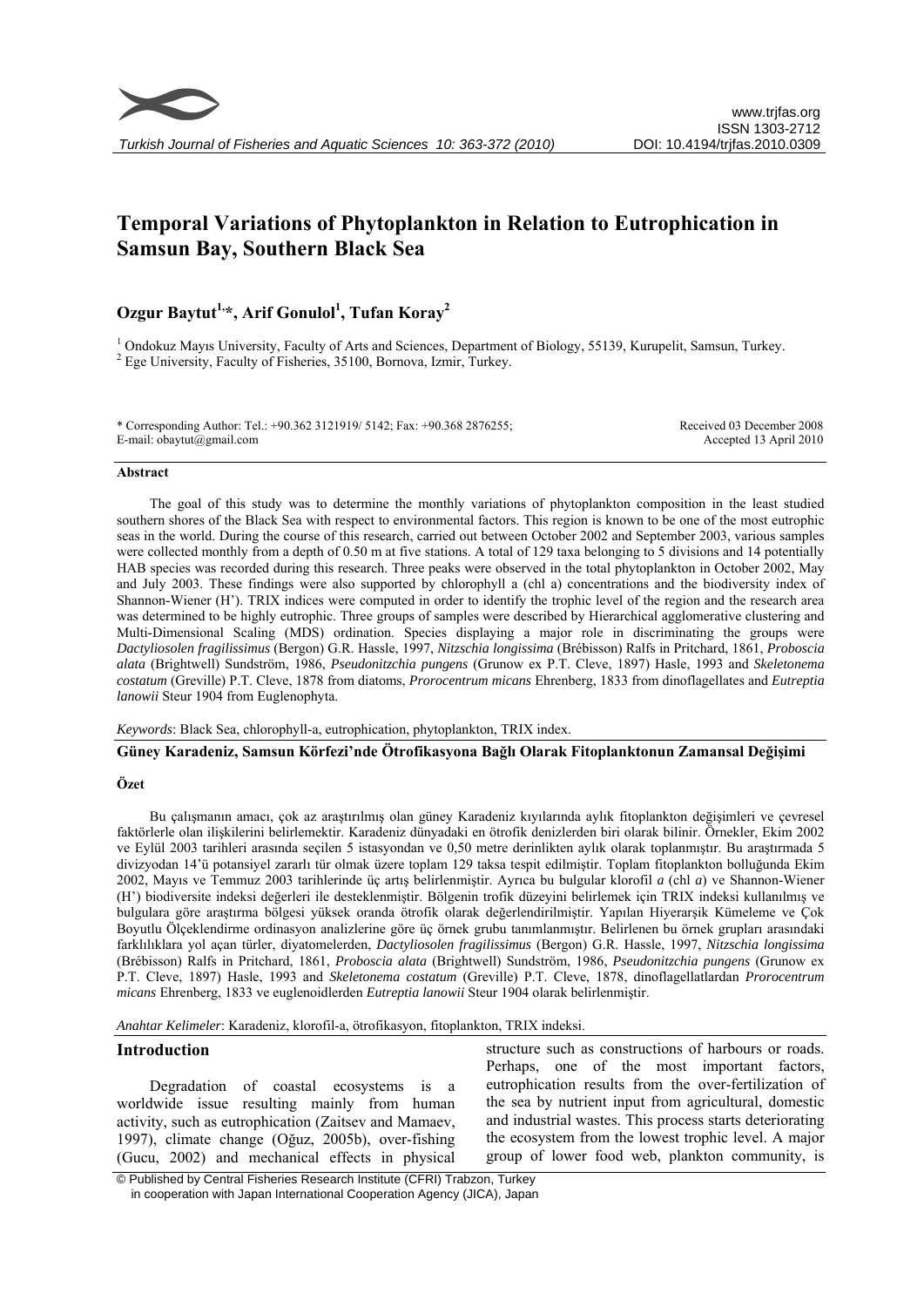initially altered in terms of species succession, intensity, frequency, and spatial extension of algal blooms. The deterioration then propagates towards higher trophic levels. Change of trophic state has been dramatically increasing especially in semi-enclosed marine systems e.g. the Baltic Sea, the Black Sea and the Mediterranean Sea.

A famous eutrophicated and semi-enclosed marine system, the Black Sea has been subjected to severe ecological degradation resulting from increased anthropogenic inputs of mineralized nutrients, organic and inorganic pollutants since 1970s (Mee, 2005). The Black Sea has a character that it presents a thin upper layer with high primary productivity and oxygen values, a strong main pycnocline where hypoxia increased and a deep layer where anoxic waters covered 87 percent of the water column (Oguz, 2005a). Excess nutrients have accumulated within the upper  $\sim 100$  m above the pycnocline due to very limited water exchange laterally through the Bosporus Strait and vertically across the permanent pycnocline (Zaitsev and Mamaev, 1997).

Although it has been recently stated that social and economic collapse in the countries of northwestern region gave the Black Sea an opportunity for recovery (Mee, 2005), we now need to obtain more scientific knowledge of community structure of coastal marine ecosystem, especially for the southern Black Sea. The signs of recovery in the Black Sea and the effects of initial changes in the marine environment can specifically be evaluated and monitored in phytoplankton community as a major group of lower food web.

Since this region has been impacted by a great many of anthropogenic effects, such as agricultural and industrial activities, domestic sewage water inputs, dumping areas, road and harbour constructions etc., we may use the information of phytoplankton community structure as a minimized model of an anthropogenically impacted coastal ecosystem. The aim of this study was to determine the lower trophic structure and to evaluate the phytoplankton assemblages and their controlling environmental factors in Samsun Bay.

#### **Materials and Methods**

#### **Study Area**

Samsun Bay is a coastal marine ecosystem located between the Kizilirmak and Yesilirmak river deltas of the southern Black Sea (41°15'-41°22' N and 36°22'-36°13' E). The bay has a shallow (average depth is 15 m), well-mixed, brackish and turbid water mass, which receives numerous freshwater inputs such as Mert, Kurtun, and İncesu creeks (Figure 1).

#### **Sampling**

Sampling was conducted monthly at five stations (approximately 1 km far from the shoreline) between October 2002 and September 2003. Sampling in December 2002 was not possible due to severe meteorological conditions. Water samples were collected horizontally with 55 µm plankton net and with a 2 L Hydro-Bios Water Sampler (Kiel, Germany) vertically at 0.50 m depth and they were analyzed both qualitatively and quantitatively. Water samples were stored in Plexiglas bottles and preserved with 2<sup>‰</sup> final concentration of Lugol's solution.

#### **Environmental Data**

In this study, the environmental variables were solar radiation, wind speed, atmospheric temperature, sea surface temperature, water transparency, irradiance (PAR: photosynthetically active radiation, 400-700 nm), pH, dissolved oxygen and inorganic nutrients. Total daily solar irradiance, atmospheric temperature and wind speed values were recorded at the Meteorological Station of Samsun city. Sea surface temperature was measured with a Consort 532 C water quality checker (Turnhout, Belgium). Water



**Figure 1.** Location of the sampling stations in Samsun Bay, southern Black Sea.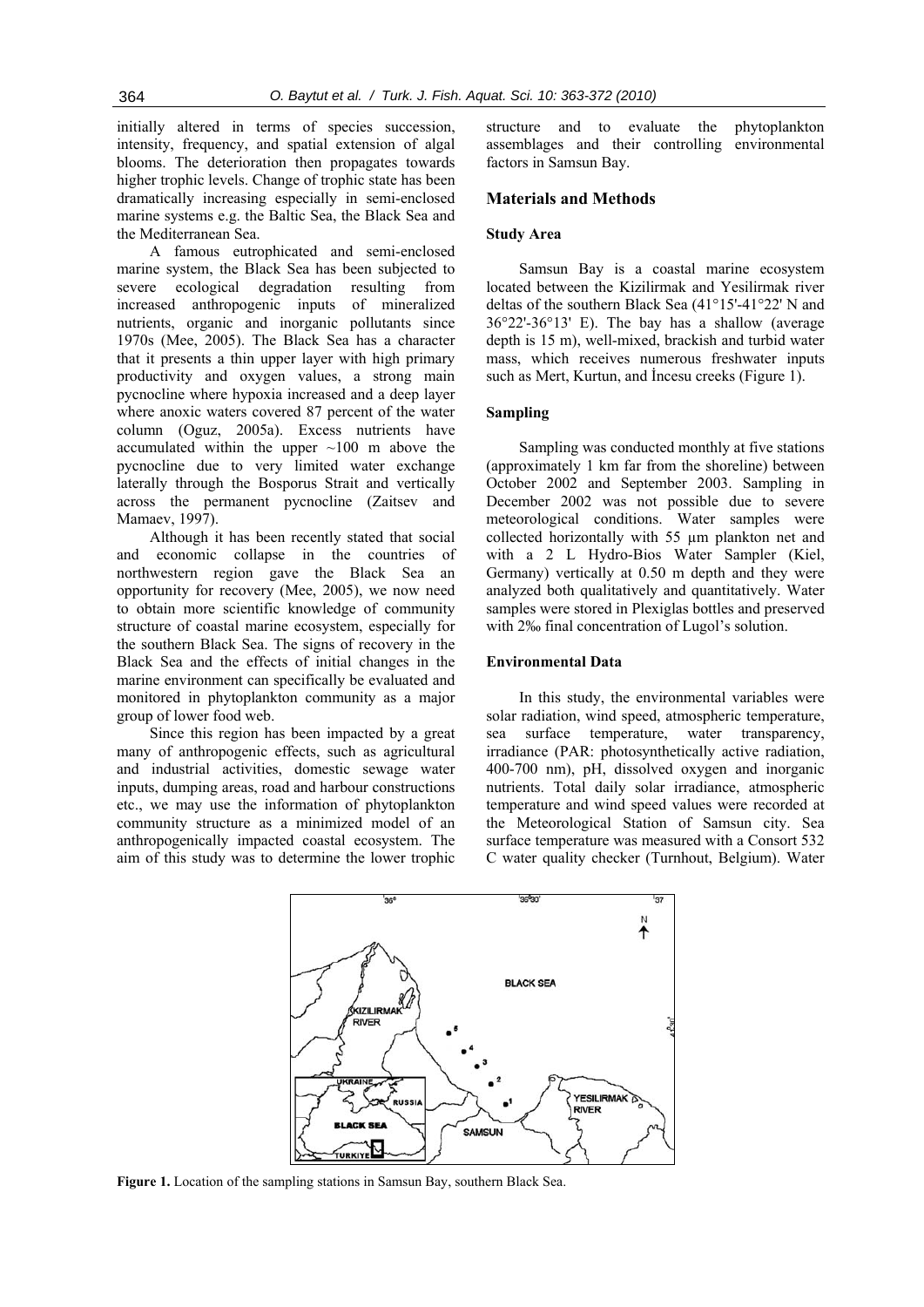transparency and percent irradiance profiles were determined with a secchi disk (Kirk, 1994). Incident solar irradiance was converted into downward irradiance assuming that PAR represents ca. 45% of total solar radiation (Kirk, 1994). Downward irradiance at z metre depth  $(E_d(z))$  was estimated based on the equation of Beer-Lambert Law;  $E_d(z)$  =  $E_d$  (0).e<sup>-kd. z</sup>,  $E_0$  is the downward irradiance at the surface,  $k_d$  is the vertical attenuation coefficient for downward irradiance determined from Secchi disk depth and z is the depth in m. Dissolved oxygen and pH were determined by Consort model C534 water quality checker. Concentrations of nitrate  $(NO<sub>3</sub>),$ nitrite  $(NO<sub>2</sub>)$  ammonium  $(NH<sub>4</sub><sup>+</sup>)$  and phosphate  $(PO<sub>4</sub><sup>-3</sup>)$  were measured with a Hanna C200 analyzer (Sarmeola di Rubano, Italy). Furthermore, chl *a* concentrations were measured after correction for phaeophytin *a* by acidification with HCl (APHA, 1998).

### **Phytoplankton Data**

Phytoplankton cells were identified and enumerated under a Prior microscope (Cambridge, United Kingdom), operating in phase contrast optics. Sea water samples were concentrated to 1 ml and then transferred to an improved Neubauer ruling haeomocytometer. After counting of the cells at x400 magnification, numbers of cells in liter were estimated according to the following formula;

# Counts= (number of cells/ number of squares)  $x 10<sup>4</sup> x$ Dilution factor (Guillard, 1978).

The following references were used for the identification of phytoplankton: Cupp (1943), Tregouboff and Rose (1957), Rampi and Bernhard (1978), Hasle and Syvertsen (1996), Hasle *et al*. (1996), John *et al*. (2003), Steidinger and Tangen (1996), Throndsen (1996) and Trobajo (2007). Some uncertain HAB taxa were also identified by fluorescence microscopy (Fritz and Triemer, 1985) and transmitting electron microscope.

#### **Statistical Analysis**

A Bray-Curtis similarity matrix was performed on the overall square-root transformed data in order to downweight the effect of the most dominant phytoplankton taxa. A group-average linkage cluster analysis and multi-dimensional scaling (MDS) ordination were completed using PRIMER v5 software (Clark and Warwick, 2001). A one-way analysis of similarities (ANOSIM) was conducted on the same similarity matrix to test differences in the taxonomic composition between groups of samples.

Patterns in phytoplankton assemblage structure were linked to the environmental variables using the BIOENV procedure. BIOENV identifies which environmental variables are best explained the assemblage structure of the phytoplankton (Clarke and Warwick, 2001).

A Trophic index (TRIX) was calculated according to the equation below in order to determine the trophic level (i.e., mesotrophic or eutrophic) of Samsun Bay (Vollenweider *et al*., 1998).

TRIX (totN,  $PQ_4$ ) = log [chl *a* x DO% x totN x  $PQ_4$ ]

chl *a* : chlorophyll–*a* concentration, (mg m<sup>-3</sup>)

DO%: dissolved oxygen concentration, %

totN: Total concentration of nitrate, nitrite and ammonia nitrogen,  $(mg L^{-1})$ .

Community diversity indices included Shannon-Wiener Index (H') for species richness and the Pielou's Evenness Index (*J*) for proportional representation (Clarke and Warwick, 2001).

#### **Results**

#### **Physical Variations**

The physical variables of the sea water recorded during the sampling period from October 2002 to September 2003 in Samsun Bay of the southern Black Sea are presented in Figure 2. Sea surface temperature followed a seasonal cycle varying from minimum  $(4.40^{\circ}$ C) in March 2003 to maximum  $(24.40^{\circ}$ C) in July 2003, with lower values mainly recorded during the winter months and the higher values during summer (Figure 2A). Atmospheric temperature showed a similar trend with the sea surface temperature. The water transparency measured with the Secchi disk varied between 1.30 and 2.40 m during sampling period (Figure 2B). Similar to the sea surface temperature, the PAR showed a seasonal trend with the lowest value of  $6.10x10^3$  kJ.d<sup>-1</sup> in March and the highest value of  $51.20 \times 10^3$  kJ.d<sup>-1</sup> in May (Figure 2C). The wind stress fluctuated between 0.80 and 3.30  $m/sec^{-1}$  during the sampling period (Figure 2D).

#### **Chemical Variations**

Chemical variables are presented in Table 1 with fairly constant pH values, while dissolved oxygen varied from 4.33 mg  $L^{-1}$  in January 2003 to 6.89 mg  $L^{-1}$  in April 2003.

Surface water nutrients showed some variations during the sampling period (Table 1). Ammonium concentrations ranged from the lowest 2.57 µM in April to the highest 19.57  $\mu$ M in September 2002. Nitrite concentrations were lower than 0.50  $\mu$ M during the year sampling, while nitrate concentrations varied from 1.15 µM in March to 5.14 µM in October 2002. Phosphate concentrations varied from  $0.03 \mu M$ in April 2003 to 1.84 µM in November 2002.

# **Chlorophyll** *a* **and TRIX Index Variations**

Chlorophyll *a* concentrations varied from a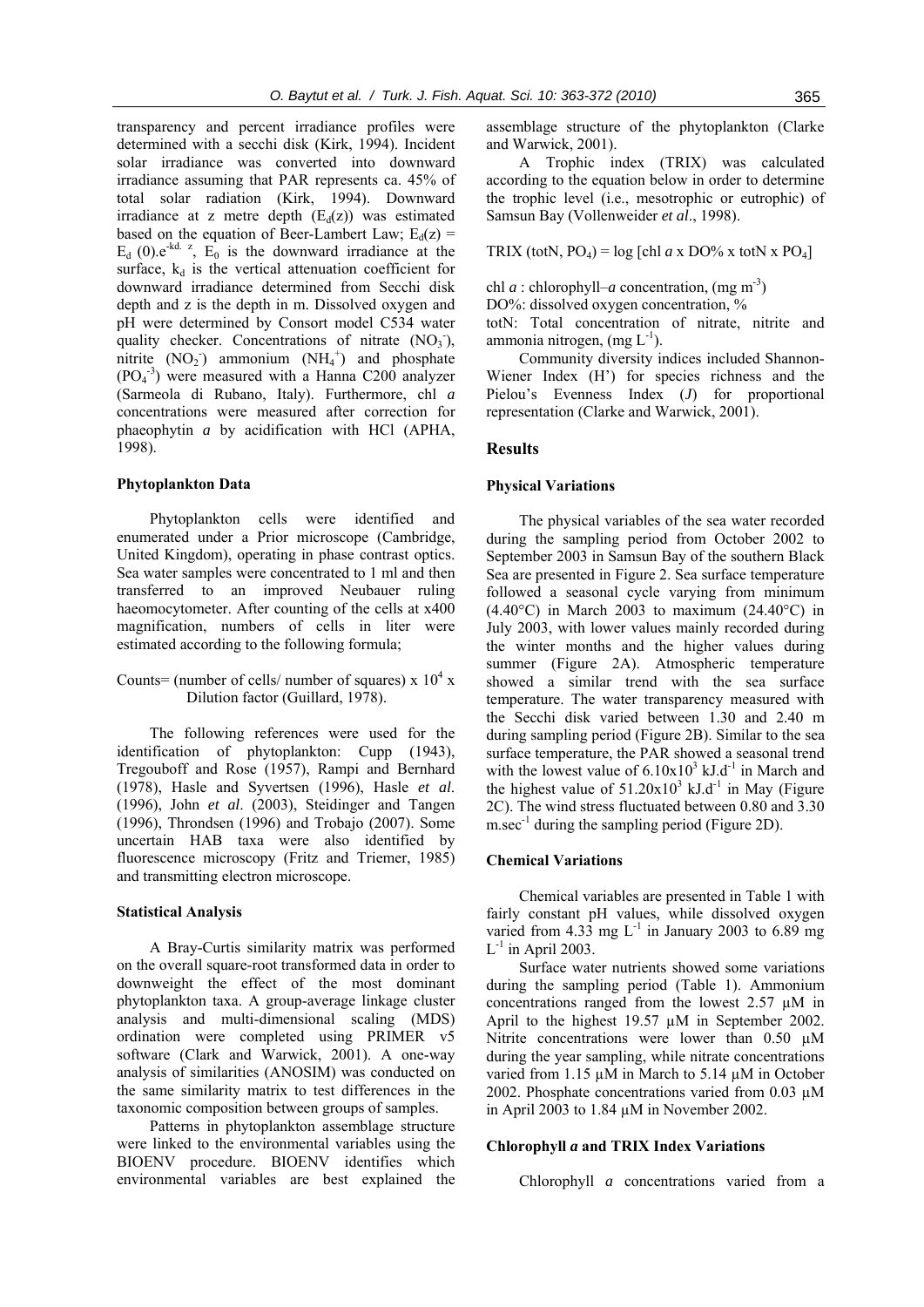

**Figure 2.** Temporal variations of (A) sea surface temperatures and atmospheric temperatures, (B) Secchi Disk depths, (C) PAR values, (D) wind speed in Samsun Bay from October 2002 to September 2003.

**Table 1.** Nutrient concentrations (shown as μM) and nitrogen to phosphate ratio of the Samsun Bay sea water. Dissolved oxygen concentrations and pH are also shown for each sampling period

| Sampling date | pH   | $DO(mg L^{-1})$ | $NO2(\mu M)$ | $NO3(\mu M)$ | $NH4$ ( $\mu$ M) | $PO_4$ ( $\mu$ M) | N/P Ratio |
|---------------|------|-----------------|--------------|--------------|------------------|-------------------|-----------|
| October 02    | 8.47 | 5.27            | 0.28         | 1.89         | 5.71             | 1.71              | 5.30      |
| November 02   | 8.49 | 5.90            | 0.44         | 1.91         | 9.28             | 1.84              | 6.32      |
| January 03    | 8.35 | 4.33            | 0.24         | 3.47         | 4.00             | 1.26              | 6.12      |
| February 03   | 8.25 | 4.48            | 0.46         | 3.14         | 10.86            | 1.42              | 10.18     |
| March 03      | 8.10 | 6.88            | 0.27         | 1.15         | 3.92             | 0.97              | 5.51      |
| April 03      | 8.39 | 6.89            | 0.06         | 2.20         | 2.57             | 0.03              | 24.15     |
| May $03$      | 8.19 | 5.33            | 0.27         | 4.18         | 4.78             | 0.29              | 31.76     |
| June 03       | 8.42 | 4.90            | 0.11         | 2.97         | 2.28             | 0.48              | 11.07     |
| July 03       | 8.26 | 5.00            | 0.36         | 3.88         | 9.79             | 0.71              | 19.75     |
| August 03     | 8.30 | 5.27            | 0.43         | 4.71         | 17.00            | 0.84              | 26.37     |
| September 03  | 8.32 | 5.53            | 0.47         | 5.11         | 19.57            | 1.29              | 19.47     |

minimum of  $0.15$  mg m<sup>-3</sup> in February 2003 to a maximum of 2.40 mg  $m<sup>3</sup>$  in May (Figure 3B). The trophic index given by TRIX varied between 6.90 and 7.70 throughout the sampling period with, however, an index value below 6 in April (Figure 3C).

#### **Phytoplankton Variations**

Phytoplankton abundances were lower than  $0.01 \times 10^6$  cells L<sup>-1</sup> in February 2003 and reached a maximum value of  $1.20 \times 10^6$  cells L<sup>-1</sup> in July. Abundances were parallel to the seasonal trend in chl *a* over the entire sampling period (Figure 3A).

A total of 129 taxa were recorded from the

neritic waters in Samsun Bay during the sampling period (Table 2). The phytoplankton assemblage was composed of 76 Bacillariophyta, 43 Myzozoa, 5 Heterokontophyta, 2 Cyanobacteria, 1 Chlorophyta, 1 Haptophyta and 1 Euuglenophyta. Diatoms numerically dominated among taxonomic groups of the phytoplankton during the sampling period, except in November 2002 and June 2003 when the euglenophyte *E*. *lanowii*, and several dinoflagellate taxa were dominant, respectively. The other groups occupied only 6% of the assemblage in Samsun Bay.

*D. fragilissimus*, *P. alata* and *P. pungens* were the most numerous diatom taxa of the phytoplankton communities with 5.26 x  $10^5$  cells L<sup>-</sup>,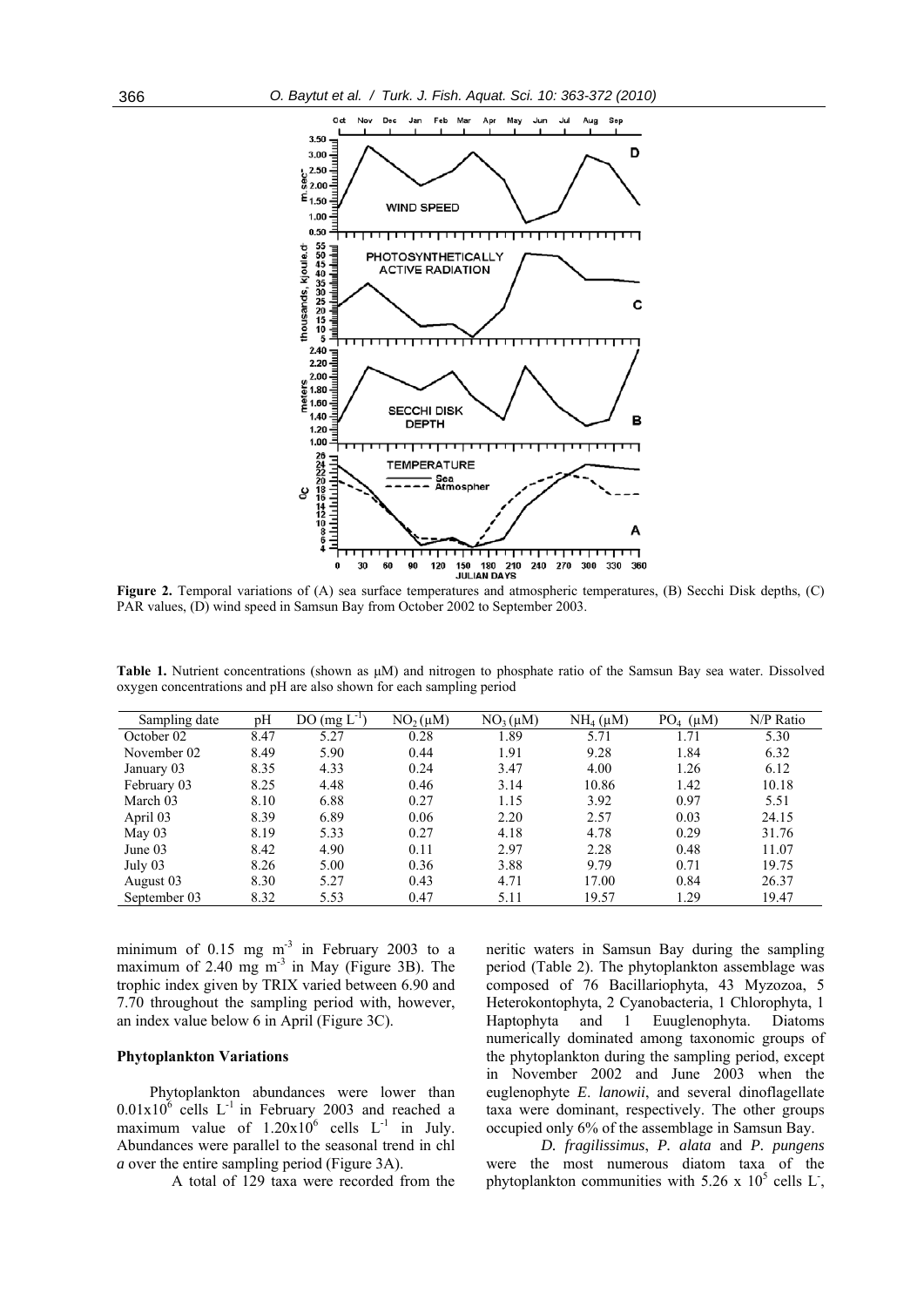

**Figure 3.** Temporal variations of (A) abundance of major phytoplanktonic groups, (B) chl *a* concentrations and (C) TRIX.

3.08 x  $10^5$  cells L<sup>-</sup> and 2.34 x  $10^5$  cells L<sup>-</sup>, respectively recorded in July 2003, May 2003 and October 2002 (Figure 4). In June dinoflagellates contributed significantly to the phytoplankton community both in terms of abundance and diversity.

We identified 14 potentially harmful taxa in Table 2. Among them, dinoflagellates were numerically dominant in respect of causing HABs. Potentially harmful diatoms, *P. pungens* (2.34x10<sup>5</sup>) cells L<sup>-</sup>) and *S. costatum*, reached higher abundances than dinoflagellates throughout the sampling period. However, toxic species of *Akashiwo sanguinea* (Hirasaka) Hansen and Moestrup, 2000, *Alexandrium* spp., *Dinophysis* spp., *Lingolidinium polyedrum* (F. Stein) J.D. Dodge, 1989 Dodge may have harmful effects on the higher levels of the food chain even if they show lower abundance. Figure 4 represents common species and some of HAB organisms. Maximum cell abundance of species which are not shown in Figure 4 were determined as the following: *A. sanguinea* 12x10<sup>3</sup> cell L-1 (August), *Alexandrium minutum* Halim, 1960  $6x10^3$  cell  $L^{-1}$  (June), and *Dinophysis* spp.  $24x10^3$  cell  $L^{-1}$  (September 2003), *Noctiluca scintillans* (Macartney) Kofoid and Swezy, 1921 6x103 cell L-1 (July) and *Prorocentrum balticum* (Lohmann, 1908) Loeblich, 1970  $90x10^3$  cell L<sup>-1</sup> (September).

#### **Statistical Analysis**

The results of Shannon-Wiener's diversity index (Figure 5) have shown that the index decreased in the bloom periods of the species mentioned above. The highest value  $(H'=3.49)$  of diversity was detected in September 2003. Also it was recorded with the lowest

diversity value (H'=1.43) in October 2002 (H'=1.43). Pielou's evenness index varied from 0.36 to 0.86.

Analyses of clustering and MDS ordination were then carried out on 57 taxa comprising more than 0.10% of total abundance in order to prevent confusing of patterns in cluster and MDS analysis. Group average clustering from Bray-Curtis similarities divided the samples into three groups (1- 3) at a similarity level of 52.77% (Figure 7A). Group 1 included the fall samples collected in October and November 2002 and group 2 comprised winter-early spring samples from January to April 2003. Group 3 contained late spring and summer samples covering May to September. The graphic representation of the clusters on a two-dimensional MDS plot showed the relative distances between the three groups (Figure 6B). Results with both February and August samples produced high MDS stress 0.23, so these data were removed from data matrix and ordination run again producing a MDS stress of 0.14.

Differences between discrete groupings were tested by means of the analysis of similarities (Oneway ANOSIM), global R value (R=0.82) implied the rejection of null hypothesis  $H_0$ : "no difference between groupings" at the significance level of 0.10%.

Patterns in community structure identified by cluster and MDS analyses were linked to environmental variables using the BIOENV and BVSTEP procedure of PRIMER. Correlations and stepwise algorithms resulted between species-sample similarity and environmental dissimilarity matrices identified that the best matching environmental variables were  $N:PO<sub>4</sub>$  ratio, SST, AT and wind stress, r: 0.75 at the significance level of 0.10% (Figure 7).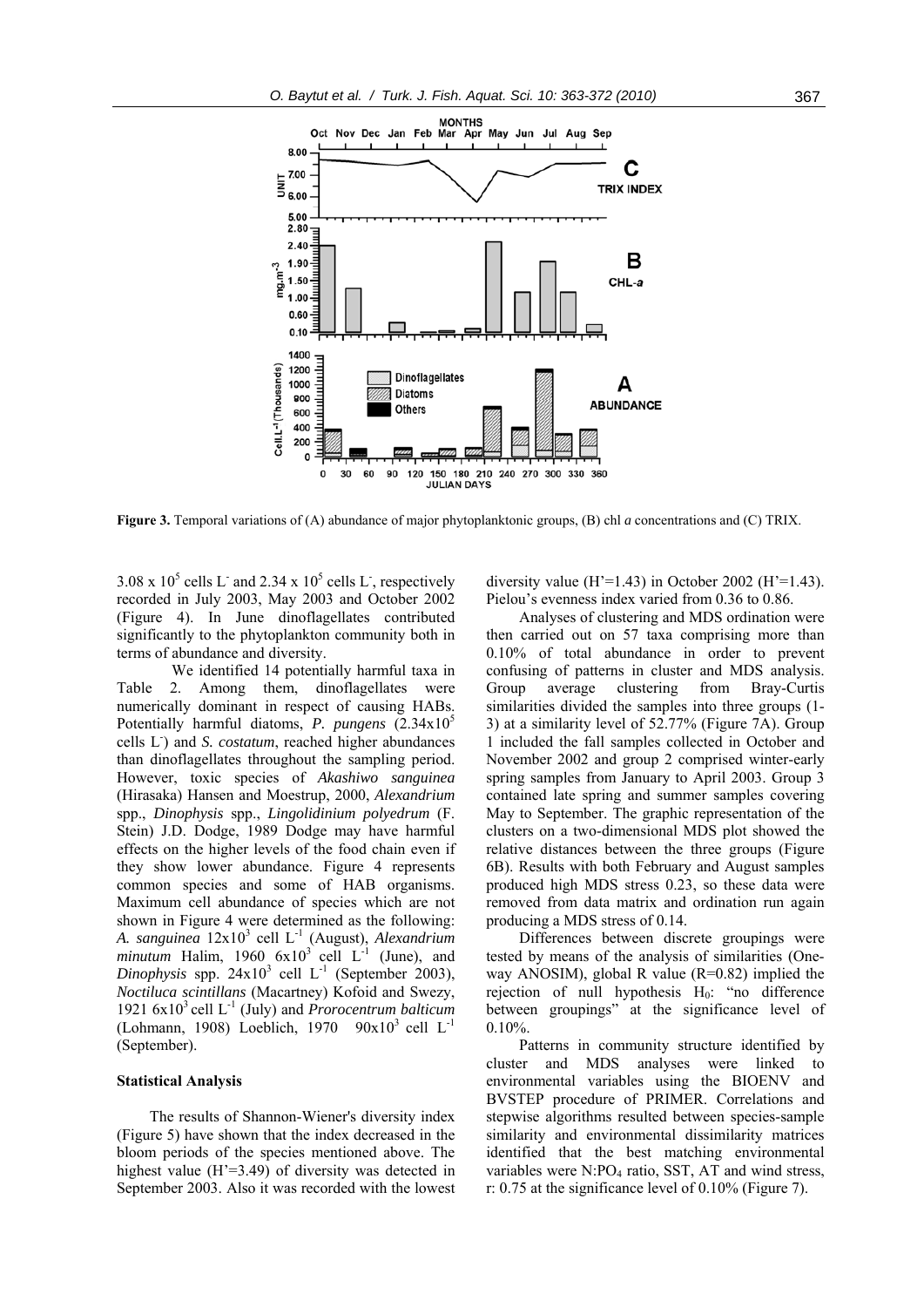**Table 2.** List and frequency of phytoplanktonic taxa in Samsun Bay

| Species                                                                  | $\frac{0}{0}$ | Species                                                                  | $\frac{0}{6}$ |
|--------------------------------------------------------------------------|---------------|--------------------------------------------------------------------------|---------------|
| <b>CYANOBACTERIA</b>                                                     |               | Skeletonema costatum (Greville)P.T. Cleve, 1878                          | 74            |
| Phormidium limoum (Dillwyn) Silva, 1996                                  | 31            | Striatella delicatula (Kützing) Grunow ex Van Heurck, 1881               | 37            |
| Trichormus variabilis (Kützing) Komárek & Anagnostidis, 1989             | 20            | Striatella unipunctata (Lyngbye) Agardh, 1830                            | 60            |
| <b>BACILLARIOPHYTA</b>                                                   |               | Thalassionema frauenfeldii (Grunow) Hallegraeff, 1986                    | 40            |
| Achnanthes brevipes C.A. Agardh, 1824                                    | 28            | Thalassionema nitzschioides (Grunow, 1862) Mereschkowsky, 1902           | 69            |
| Achnanthes longipes C.A. Agardh, 1824                                    | 40            | Thalassiosira angulata (Gregory) G.R. Hasle, 1978                        | 35            |
| Asterionellopsis glacialis (F. Castracane) Round, 1990                   | 50            | <i>Thalassiosira gravida P.T. Cleve, 1896</i>                            | 44            |
| Bacillaria pradoxa Gmelin in L., 1788                                    | 43            | Thalassiosira nordenskioeldii P.T. Cleve, 1873                           | 40            |
| <i>Campylodiscus decorus</i> de Brébisson, 1854                          | 27            | <i>Thalassiosira rotula</i> Meunier, 1910                                | 52            |
| Cerataulina pelagica (Cleve) Hendey, 1937                                | 38            | Thalassiosira subtilis (Ostenfeld) Gran, 1900                            | 40            |
| Chaetoceros affinis Lauder, 1864                                         | 90            | Thalassiothrix mediterranea Pavillard, 1916                              | 60            |
| Chaetoceros anastomosans Grunow in Van Heurck, 1882                      | 24            | Ulnaria ulna (Nitzsch) Compére in Jahn et al., 2001                      | 20            |
| Chaetoceros atlanticus P.T. Cleve, 1873                                  | 47            | <b>CHLOROPHYTA</b>                                                       |               |
| Chaetoceros compressus Lauder, 1864                                      | 62            | Halosphaera viridis Schmitz, 1878                                        | 72            |
| Chaetoceros constrictus Gran, 1897                                       | 54            | <b>НАРТОРНУТА</b>                                                        |               |
|                                                                          |               |                                                                          |               |
| Chaetoceros costatus Pavillard, 1911                                     | 20            | Emiliania huxleyi (Lohmann) Hay & Mohler, 1967                           | 20            |
| Chaetoceros curvisetus Cleve                                             | 75            | <b>HETEROKONTOPHYTA</b>                                                  |               |
| Chaetoceros danicus P.T. Cleve, 1889                                     | 30            | Bicosoeca mediterranea Pavillard, 1916                                   | 20            |
| Chaetoceros debilis P.T. Cleve, 1889                                     | 56            | Dictyocha fibula Ehrenberg, 1837                                         | 40            |
| Chaetoceros decipiens P.T. Cleve, 1894                                   | 48            | Dictyocha speculum Ehrenberg, 1837                                       | 48            |
| <i>Chaetoceros diadema</i> (Ehrenberg) Gran, 1897                        | 54            | Dinobryon balticum (Schütt) Lemmermann, 1900                             | 33            |
| Chaetoceros didymus Ehrenberg 1845                                       | 20            | Octactis octonaria (Ehrenberg) Hovasse, 1946                             | 21            |
| Chaetoceros diversus P.T. Cleve, 1873                                    | 45            | <b>MYZOZOA</b>                                                           |               |
| Chaetoceros neogracilis VanLand., 1968                                   | 44            | Akashiwo sanguinea (Hirasaka, 1924) G. Hansen & Moestrup, 2000           | 39            |
| Chaetoceros lauderi Ralfs in Lauder, 1864                                | 41            | Alexandrium minutum Halim, 1960                                          | 20            |
| Chaetoceros lorenzianus Grunow, 1863                                     | 33            | Amylax triacantha (Jörgensen, 1899) Sournia, 1984                        | 20            |
| Chaetoceros peruvianus Brightwell, 1856                                  | 87            | Ceratium declinatum (Karsten, 1907) Jörgensen, 1911                      | 20            |
| <i>Chaetoceros perpusillus P.T Cleve, 1897</i>                           | 30            | Ceratium furca (Ehrenberg, 1834) Claparéde & Lachmann, 1859              | 60            |
| <i>Chaetoceros pseudocurvisetus Mangin, 1910</i>                         | 35            | Ceratium furca var. eugrammum (Ehrenberg) ) Jörgensen, 2002              | 31            |
| Chaetoceros similis P.T. Cleve, 1896                                     | 46            | Ceratium fusus (Ehrenberg, 1834) Dujardin, 1841                          | 58            |
| Chaetoceros socialis Lauder, 1864                                        | 43            | Ceratium hirundinella (O.F. Müller) Dujardin, 1841                       | 45            |
| <i>Chaetoceros teres P.T. Cleve, 1896</i>                                | 30            | Ceratium inflatum (Kofoid, 1907) Jorgensen, 1911                         | 33            |
| Chaetoceros tortissimus Gran, 1900                                       | 28            | Dinophysis acuminata Claperede & Lachmann, 1859                          | 39            |
| Chaetoceros wighamii Brightwell, 1856                                    | 76            | Dinophysis caudata Saville-Kent, 1881                                    | 73            |
| Cocconeis scutellum Ehrenberg, 1838                                      |               | Diplopsalis lenticula Bergh, 1882                                        | 46            |
|                                                                          | 20            |                                                                          |               |
| Coscinodiscus centralis Ehrenberg, 1844                                  | 20            | Gonyaulax digitale (Pouchet, 1883) Kofoid, 1911                          | 62            |
| Coscinodiscus concinnus W. Smith, 1856                                   | 30            | Gonyaulax polygramma Stein, 1883                                         | 50            |
| Coscinodiscus perforatus var. pavillardi (Forti) Hustedt in Hendey, 1974 | 43            | Gonyaulax scrippsae Kofoid, 1911                                         | 50            |
| Coscinodiscus radiatus Ehrenberg, 1840                                   | 43            | Gymnodinium simplex (Lohmann, 1911) Kofoid & Swezy, 1921                 | 73            |
| Cyclotella meneghiniana Kützing, 1844                                    | 35            | Heterocapsa triquetra (Ehrenberg, 1840) Stein, 1883                      | 84            |
| Ceratoneis closterium Ehrenberg 1841                                     | 20            | Kofoidinium velelloides Pavillard, 1928                                  | 20            |
| Cymbella cymbiformis C.A. Agardh, 1830                                   | 22            | Lingulidinium polyedrum (F. Stein) J.D. Dodge, 1989                      | 55            |
| Dactyliosolen fragilissimus (Bergon) G.R. Hasle, 1997                    | 64            | Neoceratium tripos (O.F. Müller) Gomez et al., 2010                      | 63            |
| Diatoma vulgare Bory de Saint-Vincent, 1824                              | 33            | <i>Noctiluca scintillans</i> (Macartney) Kofoid & Swezy, 1921            | 45            |
| Ditylum brightwellii (T.West) Grunow in Van Heurck, 1885                 |               | Phalacroma rotundatum (Claperede & Lachmann) Kofoid &                    |               |
|                                                                          |               | 80 Michener, 1911                                                        | 33            |
| Eucampia zoodiacus Ehrenberg, 1840                                       |               | 42 Podolampas palmipes Stein, 1883                                       | 53            |
| Fragilaria crotonensis Kitton, 1869                                      |               | 23 <i>Podolampas spinifera</i> Okamura, 1912                             | 20            |
| Grammatophora marina (Lyngbye) Kützing, 1844                             | 20            | Polykrikos kofoidi Chatton, 1914                                         | 40            |
| Guinardia delicatula (Cleve) G.R. Hassle, 1996                           |               | 33 Prorocentrum balticum (Lohmann, 190) Loeblich, 1970                   | 54            |
| Gyrosigma spenceri J.W.Bailey exQuekett, Griffith & Henfrey, 1856        | 42            | Prorocentrum compressum (Bailey, 1850) Abé ex Dodge, 1975                | 54            |
| Hantzschia amphioxys (Ehrenberg) Grunowin Cleve& Grunow, 1880            | 33            | <i>Prorocentrum micans Ehrenberg, 1833</i>                               | 81            |
| Hemiaulus hauckii Grunow in Van Heurck, 1882                             | 87            | Protoperidinium brevipes (Paulsen, 1908) Balech, 1974                    | 37            |
| Hemiaulus sinensis Greville, 1865                                        | 51            | <i>Protoperidinium conicum</i> (Gran, 1900) Balech, 1974                 | 53            |
| Leptocylindrus danicus P.T. Cleve, 1889                                  | 55            | Protoperidinium depressum (Bailey, 1850) Balech 1974                     | 66            |
| Leptocylindrus minimus Gran, 1915                                        | 37            | Protoperidinium divergens (Ehrenberg, 1841) Balech, 1974                 | 57            |
| Licmophora lyngbyei (Kützing) Grunow ex Van Heurck 1867                  | 26            | <i>Protoperidinium globolus</i> (Stein) Balech, 2005                     | 29            |
| Licmophora ehrenbergii (Kützing) Grunow, 1867                            | 33            | Protoperidinium granii (Ostenfeld, 1906) Balech, 1974                    | 20            |
|                                                                          |               |                                                                          |               |
| <i>Melosira moniliformis</i> (Müller) Agardh, 1824                       | 44            | <i>Protoperidinium oceanicum</i> (Vanhöffen, 1897) Balech, 1974          | 66            |
| <i>Navicula gregaria</i> Donkin 1861                                     |               | 26 <i>Protoperidinium pallidum</i> (Ostenfeld, 1899) Balech, 1973        | 57            |
| Nitzschia longissima (Brébisson in Kützing) Ralfs in Pritchard, 1861     |               | <i>Protoperidinium pellucidum Bergh ex Loeblich Jr.&amp;Loeblich III</i> |               |
|                                                                          | 70            | 1966                                                                     | 72            |
| Nitzschia sicula (Castracane) Hustedt in Hallegraeff et al., 2003        | 48            | Protoperidinium pentagonum (Gran, 1902) Balech, 1974                     | 25            |
| Odontella mobiliensis (J.W. Bailey) Grunow, 1884                         | 64            | Protoperidinium steinii (Jörgensen, 1899) Balech, 1974                   | 56            |
| <i>Pleurosigma delicatulum</i> W.Smith, 1852                             | 30            | Pyrophacus steinii (Schiller, 1935) Wall & Dale, 1971                    | 30            |
| <i>Proboscia alata</i> (Brightwell) Sundström, 1986                      | 82            | Pyrophacus horologicum Stein, 1883                                       | 20            |
| <i>Pseudo-nitzschia delicatissima</i> (P.T. Cleve1897) Heiden, 1928      | 50            | <i>Pyrocystis elegans</i> Pavillard, 1931                                | 27            |
| Pseudo-nitzschia pseudodelicatissima (Hasle) Hasle, 1993                 | 46            | <i>Scrippsiella trochoidea</i> (Stein) Balech ex Loeblich III, 1965      | 52            |
| Pseudo-nitzschia pungens (Grunow ex Cleve, 1897) Hasle, 1965             | 63            | <b>EUGLENOPHYTA</b>                                                      |               |
| Pseudosolenia calcar-avis (Schultze) Sundström, 1986                     | 69            | Eutreptia lanowii Steur, 1904                                            | 59            |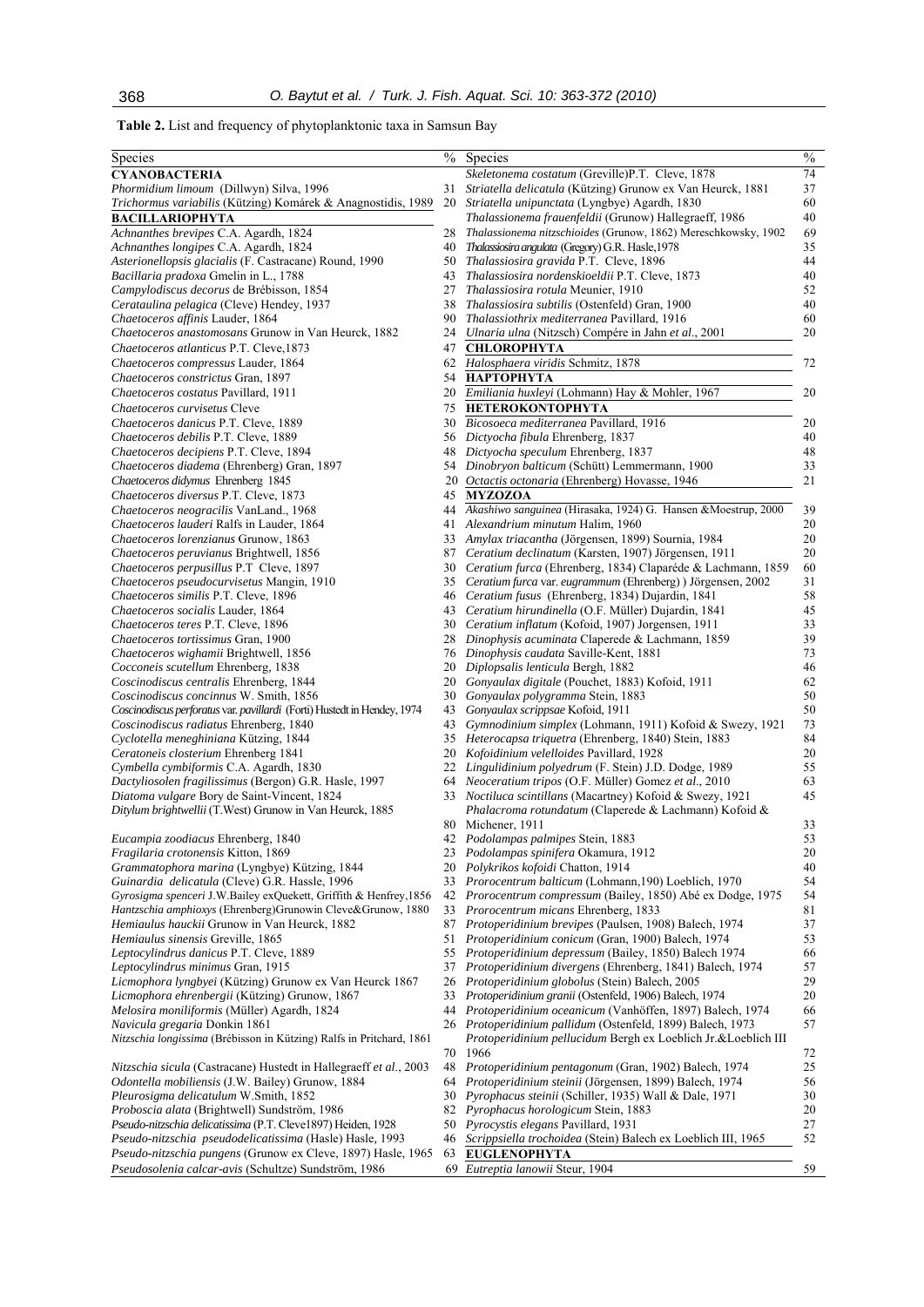|                                                                         |                |             |           |     |                | <b>MONTHS</b>          |     |     |         |           |           |
|-------------------------------------------------------------------------|----------------|-------------|-----------|-----|----------------|------------------------|-----|-----|---------|-----------|-----------|
|                                                                         |                | Oct Nov Dec | Jan       |     | Feb Mar        | Apr                    | May | Jun | Jul     | Aua       | Sep       |
| <b>DINOPHYTA</b>                                                        |                |             |           |     |                |                        |     |     |         |           |           |
| Gonyaulax scrippsae Kofoid, 1911                                        |                |             | $\circ$   |     |                |                        | ۰   |     |         | Ω         |           |
| Heterocapsa triquetra (Ehrenberg, 1840) Stein, 1883                     | ٥              | ٥           | ٥         | ۰   |                |                        |     |     | ۰       | О         | O         |
| Lingolidinium polyedrum (F. Stein) J.D. Dodge, 1989                     | $\overline{a}$ |             |           |     |                |                        |     | ۰   | $\circ$ | o         | o         |
| Prorocentrum micans Ehrenberg, 1833                                     | O              | ۰           | $\circ$   | ۰   |                |                        | O   |     | O       | Ο         |           |
| Protoperidinium globoius<br>(Stein) Balech in Gomez, 2005               | $\bullet$      | $\bullet$   | ۰         | n   | a              | a                      | ٠   | ۰   | o       | O         | o         |
| Scrippsiella trochoidea<br>(Stein) Balech ex Loeblich III, 1965         | ۰              | ۰           | ٠         |     | $\blacksquare$ | a                      | ٥   |     |         |           | o         |
| <b>BACILLARIOPHYTA</b>                                                  |                |             |           |     |                |                        |     |     |         |           |           |
| Cerataulina pelagica (Cleve) Hendey, 1937                               |                |             | $\circ$   | ø   | ø              |                        |     |     |         | ۰         | ø         |
| Chaetoceros affinis Lauder 1864                                         | $\bullet$      |             | ø         | ø   | ۰              | ٥                      | ٥   |     |         |           | ۰         |
| Chaetoceros wighamii Brightwell, 1856                                   |                |             |           | ۰   |                |                        |     | ٠   |         | о         | ۰         |
| Dactyllos olen fragiliss imus (Bergon) G.R. Hasle, 1997                 | Ω              | a           |           |     | ō              |                        | ۰   | ō   |         |           | o         |
| Leptocylindrus danicus P.T. Cleve, 1889                                 |                | ø           |           |     | a              |                        |     |     |         | $\bullet$ | a         |
| Leptocylindrus minimus Gran, 1915                                       | $\circ$        |             | $\circ$   | ۰   | ۰              |                        |     |     |         |           | ۰         |
| Proboscia alata (Brightwell) Sundström, 1986                            |                |             |           |     |                |                        |     | ۰   |         |           | ۰         |
| Pseudosolenia calcar-avis<br>(Schultze) Sundström in Gomez, 2008        |                |             |           |     |                |                        |     |     |         | ۰         |           |
| Skeletonema costatum (Greville)P.T. Cleve, 1878                         |                |             | ٠         |     |                | C                      |     |     |         |           |           |
| Thalassionema nitzschioides<br>(Grunow, 1862) Van Heurck, 1896          | $\bullet$      | a           | O         |     | O              | O                      | o   | ٥   | o       |           | $\bullet$ |
| Nitzschia longissima<br>(Brébisson in Kützing) Ralfs in Pritchard, 1861 | ٥              | ٥           | $\circ$   |     |                |                        |     |     |         |           |           |
| Pseudonitzschia delicatissima<br>(P.T. Cleve1897) Heiden, 1928          | o              | ۰           | $\bullet$ |     | ø              | ø                      | o   | a   |         |           |           |
| Pseudonitzschia pseudodelicatissima<br>(Hasle) Hasle, 1993              |                |             | Ē.        |     |                | $\bullet$              |     |     |         |           | Ω         |
| Pseudonitzschia pungens<br>(Grunow ex Cleve, 1897) Hasle, 1993          |                | $\circ$     | ۰         |     | ۰              | ۰                      | ٥   | ۰   |         | ۰         | ۰         |
| <b>EUGLENOPHYTA</b>                                                     |                |             |           |     |                |                        |     |     |         |           |           |
| Eutreptia lanowii Steur 1904                                            |                |             |           | ۰   | o              |                        | o   |     |         |           |           |
|                                                                         |                |             |           |     |                |                        |     |     |         |           |           |
|                                                                         | n              | 30          | 60<br>90  | 120 | 150            | 180 210<br>JULIAN DAYS | 240 | 270 | 300     | 330       | 360       |
|                                                                         |                |             |           |     |                |                        |     |     |         |           |           |

**Figure 4.** Temporal variations of the abundances abundant taxa in Samsun Bay from October 2002 to September 2003. Bubble size is proportional to cell, corresponding to  $25x10^5$  cells L<sup>-1</sup>.



**Figure 5.** Monthly changes in diversity index of Shannon Wiener (broken line) and evenness index of Pielou (bubbles) during the sampling period.

## **Discussion**

The sea surface temperature was highly correlated with air temperature in Samsun Bay and showed a clear seasonality during the sampling period. We may therefore consider that the sea surface temperature was strongly affected by the meteorological conditions existing in the neritic waters of Samsun Bay. The variations in the taxonomic composition of phytoplankton community were therefore correlated by sea surface temperature, air temperature, wind stress, PAR and N:P ratio (r=0.75, P<0.01). Accordingly, phytoplankton production showed an upward trend with increased sea surface temperature and air temperature. Furthermore, the abundance of flagellates increased during low wind speed while autotrophic diatoms began to increase at higher PAR levels.

Since biogeochemical characteristics of the Black Sea show structural differences in contrast to a great many seas of the world (Konovalov *et al*., 2005), these concentrations are more comparable to the northwestern part. In the northwestern (Romanian) Black Sea, it was shown that yearly averaged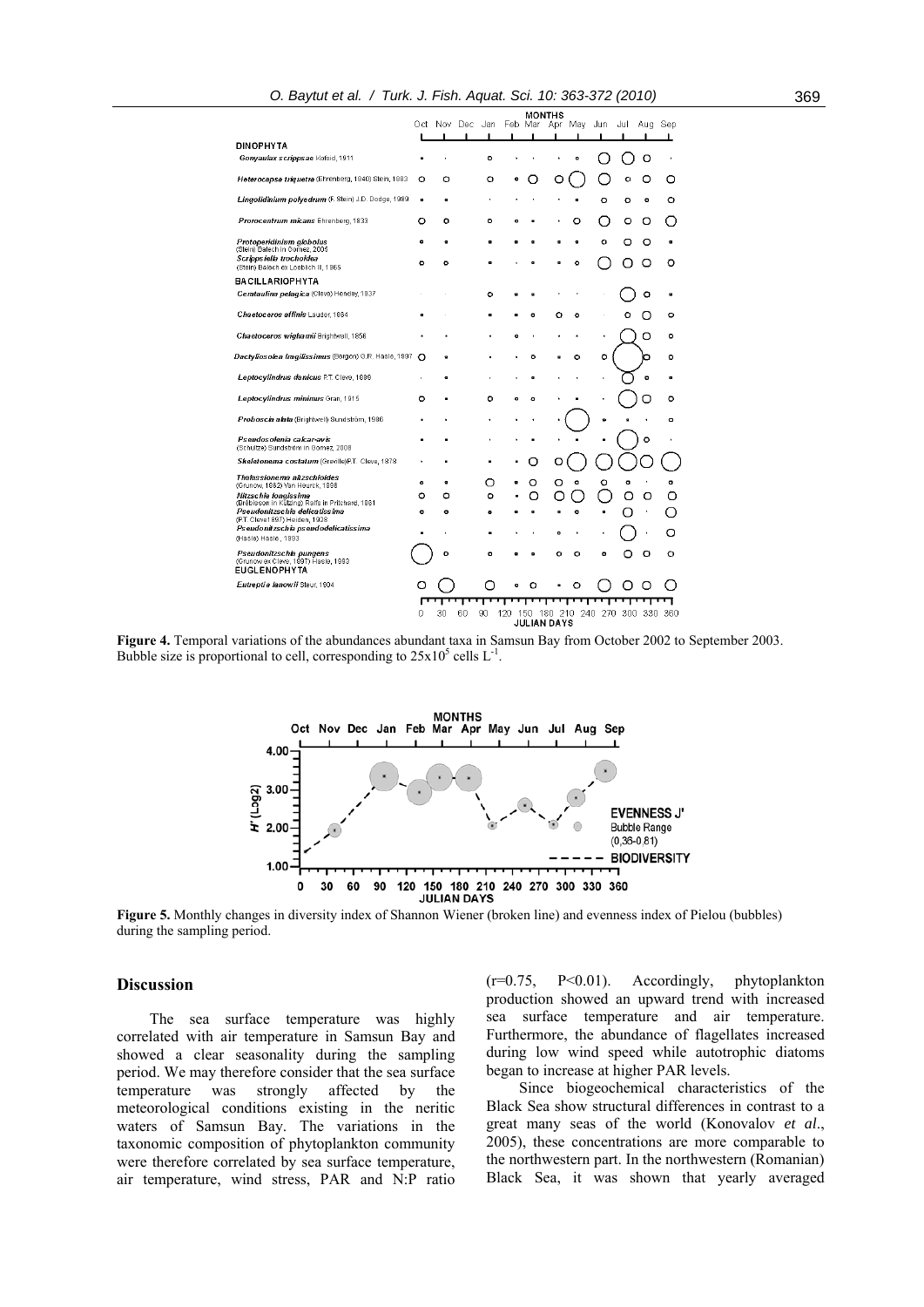

Figure 6. A) Hierrarchical cluster dendogram of the abundance data for 5 sampling stations, using group average clustering from Bray-Curtis similarities on square root transformed abundances. B) 2-dimensional MDS configuration (dashed lines contours the groupings at 15% similarity level).



Ja: January, Mr: March, A: April, My: May, J: June, JI: July, S: September

**Figure 7.** The same MDS plot as in figure 6 but with superimposed circles which represent, %organisms (A), nitrogen to phosphate ratios (B), sea surface temperatures (C), atmospheric temperatures (D), wind stress (E) and photosynthetically active radiation  $(F)$ , stress = 0.14.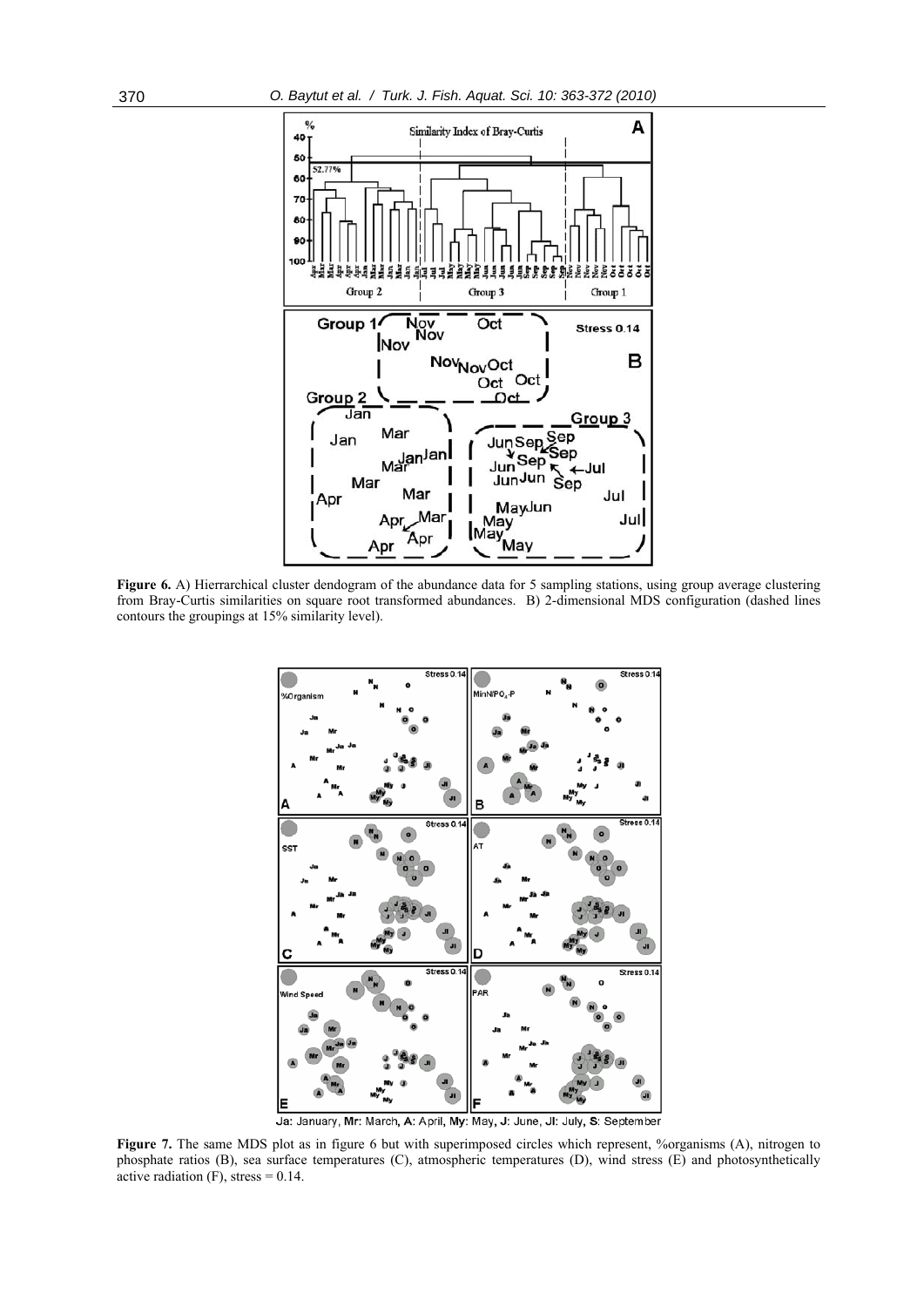phosphate concentrations varied from 0.2 to 1.5 μM between 1968 and 1982 (Oguz, 2005a). Nitrate concentrations also varied from the values around 15 μM during the first half of the 1980s to 7-8 μM during the early 1990 (Oğuz, 2005a). Our nutrient measurements (Table 1) were low compared to those previous studies conducted in different sectors of the Black Sea (Konovalov *et al*., 2005; Konovalov and Murray, 2001). Nevertheless, these nutrient concentrations were found to be higher than the other marine regions of Turkey such as the Aegean, the Mediterranean and the Marmara Seas (Yilmaz, 2002) because of agricultural fertilizers coming from the deltas of Kizilirmak and Yesilirmak rivers (Pinarli *et al*., 1991). If we consider temporal variations, nutrient concentrations of Samsun Bay exhibited fluctuations between October 2002 and March 2003 and then sharply decreased in early spring. It is noteworthy that the cell density of the phytoplankton began to increase during this period and the assimilation of these nutrients by phytoplankton may account for this decline. Besides, the N:P ratio above 11 during this period is indicative of a phosphorus limitation and corresponded to spring phytoplankton bloom in the study area.

It was suggested that trophic index TRIX, representing a numerical expression of the trophic level, provides the quality characteristics of a water body (Giovanardi and Wollenweider, 2004). Only the April value was lower than the value of 6 units, which means that the water body of the research area showed higher levels of trophic status throughout the sampling period (except April).

Chl *a* concentrations ranged between 0.15 and 1.30 mg m-3, except three peaks (2.40, 2.00and 2.00 mg  $m<sup>-3</sup>$  in October 2002, May 2003 and July 2003, respectively). The biodiversity index of Shannon-Wiener conversely decreased during these peaks. Although two of these peaks which were formed in late spring and autumn were comparable to the production structure of seasonal cycling in the Black Sea (Sorokin, 2002), a peak during mid-summer was unusual and had a monotonous character. These findings about Chl *a* concentrations in summer reinforce an investigation reported by Oğuz *et al*. (2002). They suggested an evidence for a close link between biological production along the southern coasts and SeaWiFS images of the northwestern shelf of the Black Sea in mid summer.

The Black Sea is known to be mainly characterized by a high primary production potential (Sorokin, 2002). Nevertheless, the contribution of the phytoplankton taxa to the primary productivity has dramatically changed in the western part of the Black Sea over the last 50 years since the quasi-pristine period due to an enhanced nutrient riverine input. In Romanian waters the proportion of dinoflagellates has gradually increased from 19% to 24% since 1960s, while a reverse situation occured for diatoms which have decreased from 67% to 46% of the phytoplankton community (Bodeanu, 1984). A similar trend was reported in a review study for the southern parts of the Black Sea; despite of decreasing level of diatoms from 60% to 41%, dinoflagellates increased from 20% to 60% between 1989 and 1999 (Bat *et al*., 2007). In Samsun Bay, the actual proportion of diatoms and dinoflagellates are represented by 61% and 33% of the phytoplankton community, respectively. Comparing to the diatom percentages of Romanian coasts (Bodeanu, 1984), contributions of diatoms to total phytoplankton were more or less similar to the percentages found in the southern Black Sea. Dinoflagellates, however, occupied more space than Romanian coasts in respect of species number.

According to the hierarchical clustering and MDS analyses, the samples were divided into three groupings which were represented by three periods of sampling. Group 1 indicated a community character of low diversity but high dominance of the heterotrophic flagellate *E. lanowii* and chainforming diatoms, *Pseudonitzschia* spp from October to November 2002. However, Group 2 consisted generally of cold water species such as *Thalassiosira* spp. And it was represented by lower chl *a* concentration and moderate values of diversity index between 2.94 and 3.35 from January to April 2003. Group 3 showed the highest production from May to September 2003 (Figure 7A). During this period, phytoplankton community was stressed two times in May and July, respectively. Common species (abundance>1%) of the phytoplankton were also observed in this group and maximum abundance (1.20  $x \neq 10^6$  cells  $L^{-1}$ ) during the research period was determined in July. Besides, phytoplankton community from May to September included several HAB species. For instance, *S. costatum* (one of the common taxa in this study) is an indicator species of the eutrophic level. Exceeding up to million cells  $L^{-1}$ , it depletes the oxygen in water column. Fish and mussel mortality may thus occur due to hypoxia (Stonik and Selina, 1995). The other important HAB taxa, *Dinophysis* spp. showed rather weak abundances  $(6-24x10^3$  cells  $L^{-1}$ ) in group3. However, these mixotrophs were reported as the agents of DSP intoxication, leading to closure of bivalve harvest (Shumway, 1990), although these were recorded at lower cell densities  $(>500$  cell  $L^{-1}$ ).

In conclusion, a large part of the phytoplankton production in Anatolian coastal waters seems to be supported as long as they received sufficient nutrient supply from the northwestern shelf through the counter clockwise coastal current system. If we, however, consider that the eutrophication in the northwestern shelf has weakened over the years, we need to know why the production in Samsun Bay elevated with a mid-summer peak in addition to normal spring and autumn blooms. During this peak, nutrient tolerant taxa including potential HAB species were dominant group of the phytoplankton community. The findings of this study are indicating a